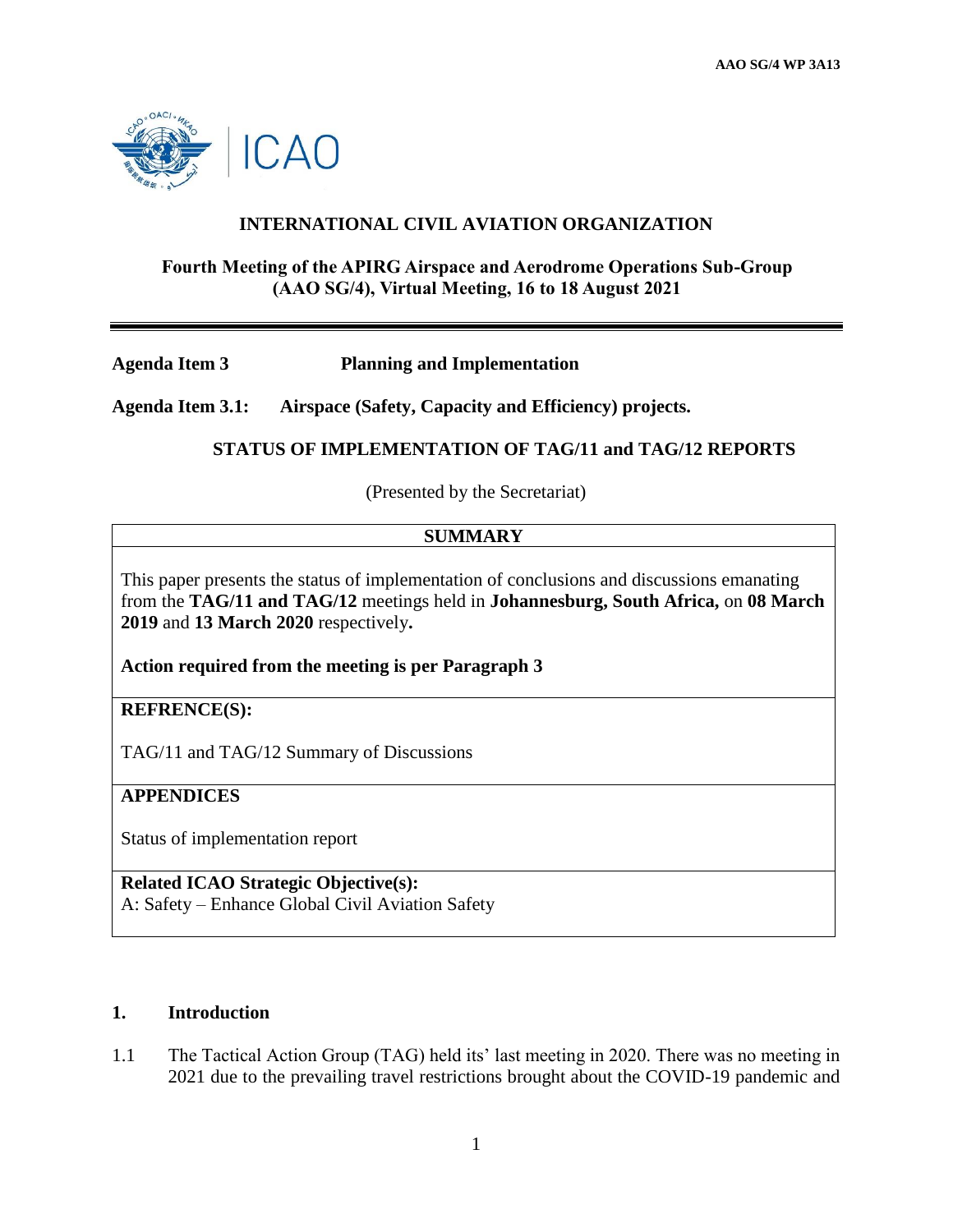the unavoidable logistic of accessing the incident report database in a manner that would retain the required confidentiality.

- 1.2 This Working Paper therefore presents the status of implementation of the previous Tag recommendations i.e. Summary of Discussions by the TAG/11 and TAG/12 meetings held in Johannesburg, South Africa, on 08 March 2019 and 13 March 2020 respectively.
- 1.3 Follow-up actions indicated in the below table have been updated and established according to information available at the Secretariat.

### **2 Discussion**

2.1 The TAG/11 meeting discussed eight (8) Agenda items and formulated a number of action items to be implemented by States and TAG members. TAG/12 meeting reviewed the status of implementation of the TAG/11 recommendations and formulated additional action items as follow-up to TAG/11.

2.2 The attached table presented in **Appendix A** to this WP provides the status of implementation of the recommendations from the two meetings.

### **3. Action Required**

The meeting is invited to:

- a) Review and up-date the implementation status of the Summary of Discussions as in **Appendix A** to this working Paper.
- b) Agree on any other follow-up action thereon.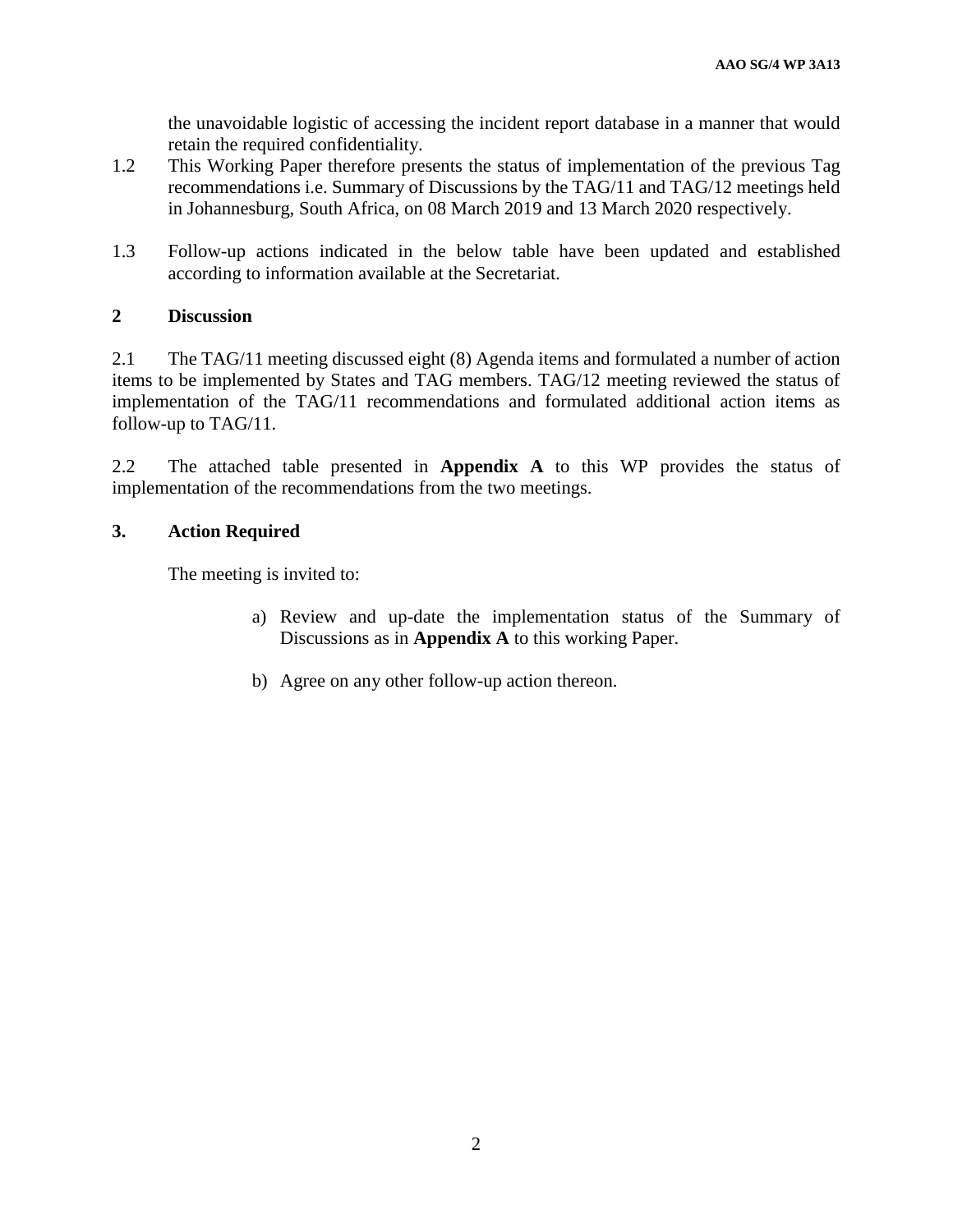# **Appendix**

## **STATUS OF IMPLEMENTATION OF TAG/11 and TAG/12 REPORTS**

| <b>Item</b> | <b>Action Required</b>                                                                                                                                                                                                                                                                                                          | <b>Status</b>                                                                                                                                                                                                                                                                                                                                                                                                  | <b>Action By</b>      |
|-------------|---------------------------------------------------------------------------------------------------------------------------------------------------------------------------------------------------------------------------------------------------------------------------------------------------------------------------------|----------------------------------------------------------------------------------------------------------------------------------------------------------------------------------------------------------------------------------------------------------------------------------------------------------------------------------------------------------------------------------------------------------------|-----------------------|
|             | Somalia/Mogadishu FIR<br>Inform Somalia about the high<br>number of AIRPROXES in<br>Mogadishu FIR which is a safety risk<br>and request for urgent action to<br>address the unsatisfactory conditions<br>in the FIR;                                                                                                            | <b>On-Going:</b><br>SCAA was informed of the recommendations from both<br>$\overline{\phantom{a}}$<br>TAG11 and TAG 12; the State have been active in<br>addressing the deficiencies noted by the previous TAG<br>meetings.                                                                                                                                                                                    |                       |
|             | Somalia Investigate "Hot Spots" over<br>HARGA, EVEBU, MOGDU,<br>AVEDA, RAGGS and implement<br>corrective measure to resolve<br>challenges with the existing airspace<br>structure, route network, Hotspots and<br>applicable ATC procedures;                                                                                    | 3 Coordination meetings involving Somalia, key<br>$\qquad \qquad -$<br>stakeholders and the neighbouring states including one<br>with the MID region states (Sanaa FIR) were held on 20-<br>21 August 2019, July 2020 and 6 August 2020<br>respectively.                                                                                                                                                       | ICAO/<br>Somalia/ARMA |
|             | Somalia urged speed up ongoing<br>reorganize of airspace to Class-A<br>airspace and implement applicable<br>procedures. TAG members and<br>adjacent FIRs to support activities<br>aimed at upgrading the Mogadishu<br>airspace from Class G to Class A;<br>ICAO facilitates the organisation of a<br>Mogadishu FIR Coordination | Due to the restrictions brought by COVID 19 pandemic<br>$\overline{\phantom{0}}$<br>there has been delay in the implementation of Class A<br>airspace within the Mogadishu FIR. However, report from<br>the State indicate that work have resumed and<br>implementation ongoing. Transition from the FIC to the<br>new ACC scheduled for 1-15 Dec 2021 and from Class G<br>airspace to Class in late Dec 2021. |                       |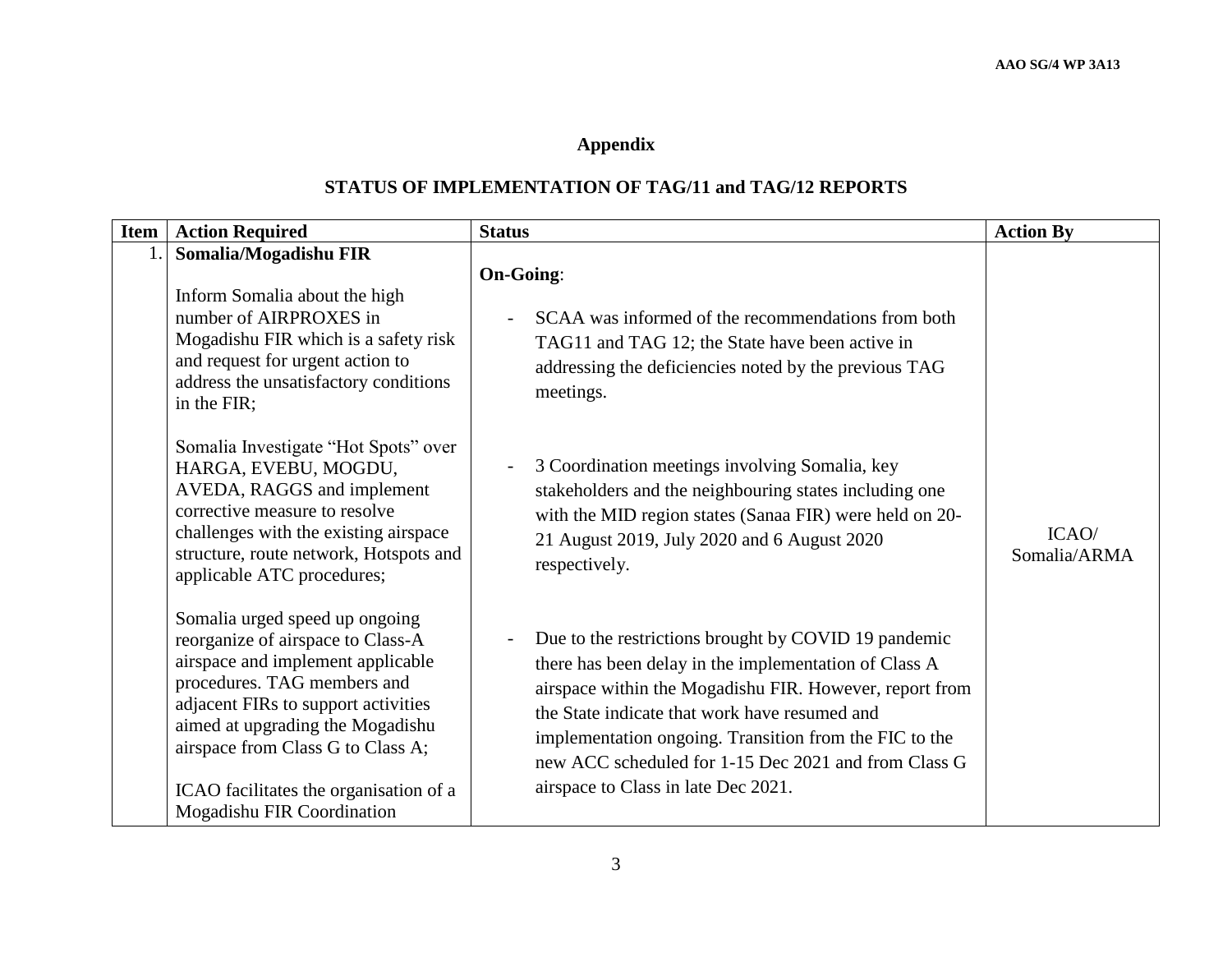| Meeting to be conducted and<br>encourage the participation of<br>adjacent States, FIRs, and ATC units,<br>in particular Sanaa and Asmara;<br>TAG conducts a technical mission<br>(comprising of ICAO, IATA, ARMA<br>and Airline operators) to Mogadishu;<br><b>Consider separating Approach</b><br><b>Control Unit and Aerodrome Control</b><br>Tower functions;                                                                                                        | The States from the Horn of Africa including Somalia,<br>and three MID region States; Yemen, Oman, Sudan were<br>invited and participated in the interregional ATM<br>coordination meeting held virtually on 28 June $-2$ July<br>2021.<br>Due to unavoidable travel restrictions brought about by<br>COVID-19 in 2019/2021, the planned visit to Mogadishu<br>FIC is still not visible and been deferred to a later date to<br>be determined.                                                                                                                                                                                                                                |  |
|-------------------------------------------------------------------------------------------------------------------------------------------------------------------------------------------------------------------------------------------------------------------------------------------------------------------------------------------------------------------------------------------------------------------------------------------------------------------------|-------------------------------------------------------------------------------------------------------------------------------------------------------------------------------------------------------------------------------------------------------------------------------------------------------------------------------------------------------------------------------------------------------------------------------------------------------------------------------------------------------------------------------------------------------------------------------------------------------------------------------------------------------------------------------|--|
| Upgrade of all communications;<br>Provide feedback on ASRs/UCRs.<br>Somalia provides ATS refresher<br>training on advisory services to its air<br>traffic advisory personnel;<br>Secretariat to obtain status report of<br>the ICAO TCB project for Mogadishu<br>and provide a briefing to the TAG;<br>Compile a comprehensive UCR<br>report on the high number of<br>incidents in the FIR, and highlight<br>incidents over the high seas for the<br>attention of ICAO. | Report received from Mogadishu on the ongoing Airspace<br>and ATM system upgrade indicate that implementation<br>process on going, training of ATC completed. Installation<br>of VHF stations still pending for Baidao and Galkaio<br>Towers but expected to complete in early 2022<br>Training for air traffic controllers completed for<br>Area/airways service and refresher on the same completed<br>in preparation for the transition to air traffic control service<br>(ATCS).<br>SCAA has provided investigation reports for ATS<br>incidents and LHD to ICAO and AIAG secretariat in<br>2020/2021 and is currently engaged in providing monthly<br>RVSM data to ARMA. |  |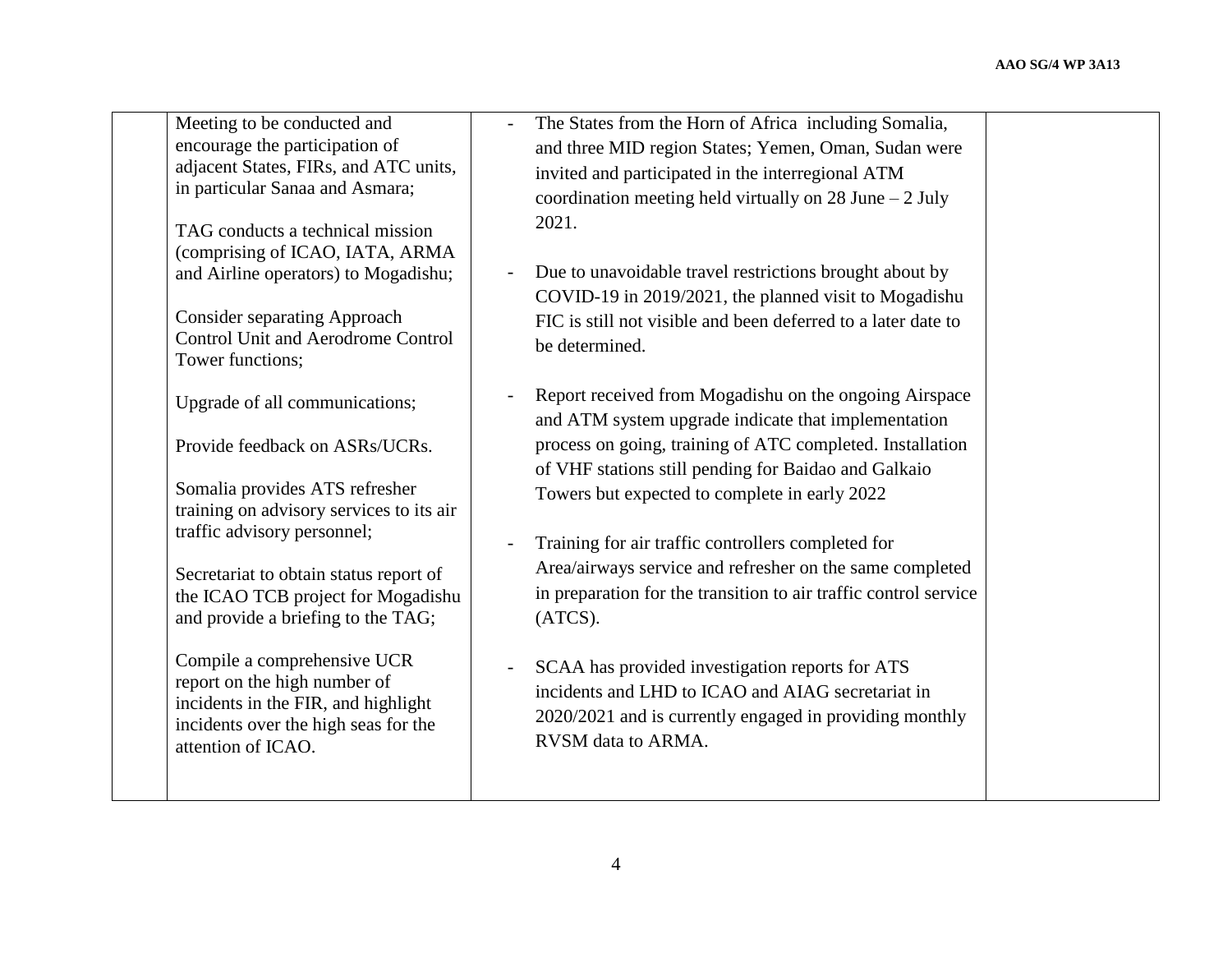|                  | ARMA to consider the possibility of<br>conducting a Mogadishu specific<br><b>Collision Risk Assessment.</b>                                                                                                                                                                              |                                                                                                                                                      |                                                       |
|------------------|------------------------------------------------------------------------------------------------------------------------------------------------------------------------------------------------------------------------------------------------------------------------------------------|------------------------------------------------------------------------------------------------------------------------------------------------------|-------------------------------------------------------|
| 2.               | Incidents at or in the vicinity of<br>aerodromes<br>States/ANSPs take proactive measures<br>to resolve the causes and contributing<br>factors about the increasing trend of<br>incidents at or in the vicinity of<br>aerodromes, and inform ICAO of<br>corrective actions taken          | <b>On-Going</b><br>TAG/12 noted the continued increase of incidents in the<br>aerodrome environment                                                  | States/ANSPs                                          |
| 3.1              | <b>High rate of climb</b><br>IFALPA to provide information and<br>operational guidance material for<br>pilots with respect to high rate of<br>climb.                                                                                                                                     | <b>On-Going</b><br>TAG/12 indicated reduced number of incidents. With the<br>reduction in traffic levels few incidents were reported in<br>2020/2021 | <b>IFALPA</b>                                         |
| $\overline{4}$ . | its<br>Coordination<br>failures<br>with<br>neighbouring FIRs<br>Tanzania to provide periodic updates<br>in<br>made<br>progress<br>the<br>on<br>implementation of corrective actions<br>address the high number of<br>to<br>coordination<br>failures<br>with<br>its<br>neighbouring FIRs. | <b>On-Going</b>                                                                                                                                      | United Rep.<br>Tanzania<br>Angola (pending<br>Update) |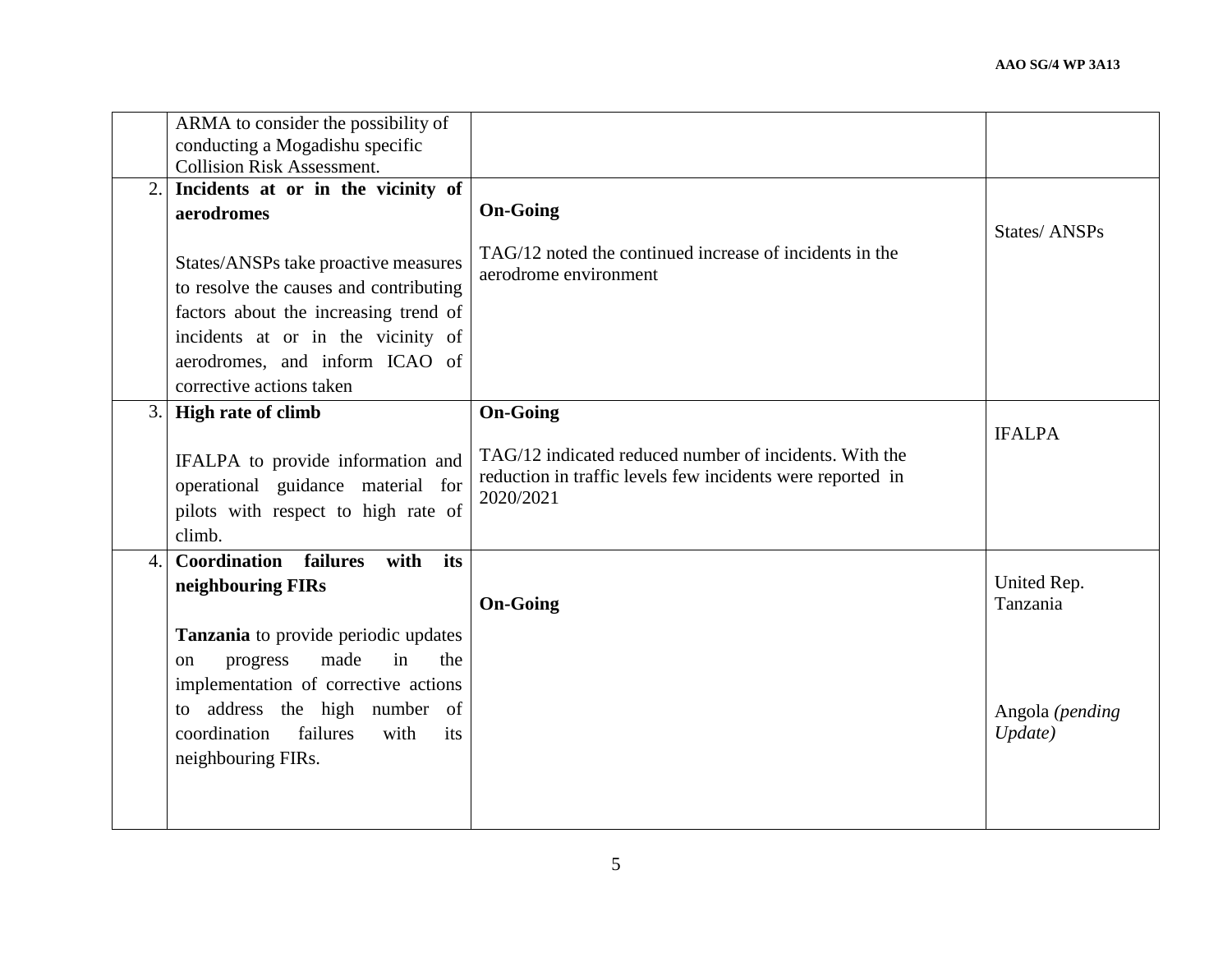|    | Angola to respond to the ICAO State             |                 |                             |
|----|-------------------------------------------------|-----------------|-----------------------------|
|    | serious incidents<br>Letter on<br><sub>of</sub> |                 |                             |
|    | failures<br>coordination<br>with                |                 |                             |
|    | neighbouring<br>FIRs/ATC<br>units               |                 |                             |
|    | following SAT/23 meeting in Durban              |                 |                             |
|    | June 2018, take appropriate<br>in               |                 |                             |
|    | corrective actions<br>and provide               |                 |                             |
|    | evidence of the effectiveness of such           |                 |                             |
|    | actions in addressing the recurring             |                 |                             |
|    | of<br>communication<br>trend<br>and             |                 |                             |
|    | coordination failures in the Luanda             |                 |                             |
|    | FIR,                                            |                 |                             |
| 5. | Communication<br><b>Air-Ground</b>              | Pending         | Angola (pending             |
|    | <b>Procedures</b>                               |                 | Update)                     |
|    |                                                 |                 |                             |
|    | Angola to publish procedures as                 |                 |                             |
|    | appropriate to indicate the primary,            |                 |                             |
|    | secondary<br>and<br>other<br>back-up            |                 |                             |
|    | communication means to resolve the              |                 |                             |
|    | ambiguity of pilots communicating               |                 |                             |
|    | using different means other than that           |                 |                             |
|    | expected by ATC.                                |                 |                             |
| 6. | <b>Transfer of Control between Sal and</b>      | <b>On-Going</b> | Cape Verde and              |
|    | <b>Dakar</b>                                    |                 | Senegal (pending<br>Update) |
|    | Sal and Dakar Oceanic FIRs to find a            |                 |                             |
|    | common solution to the transfer of              |                 |                             |
|    | control challenges with regards to              |                 |                             |
|    | CPDLC next data authority and amend             |                 |                             |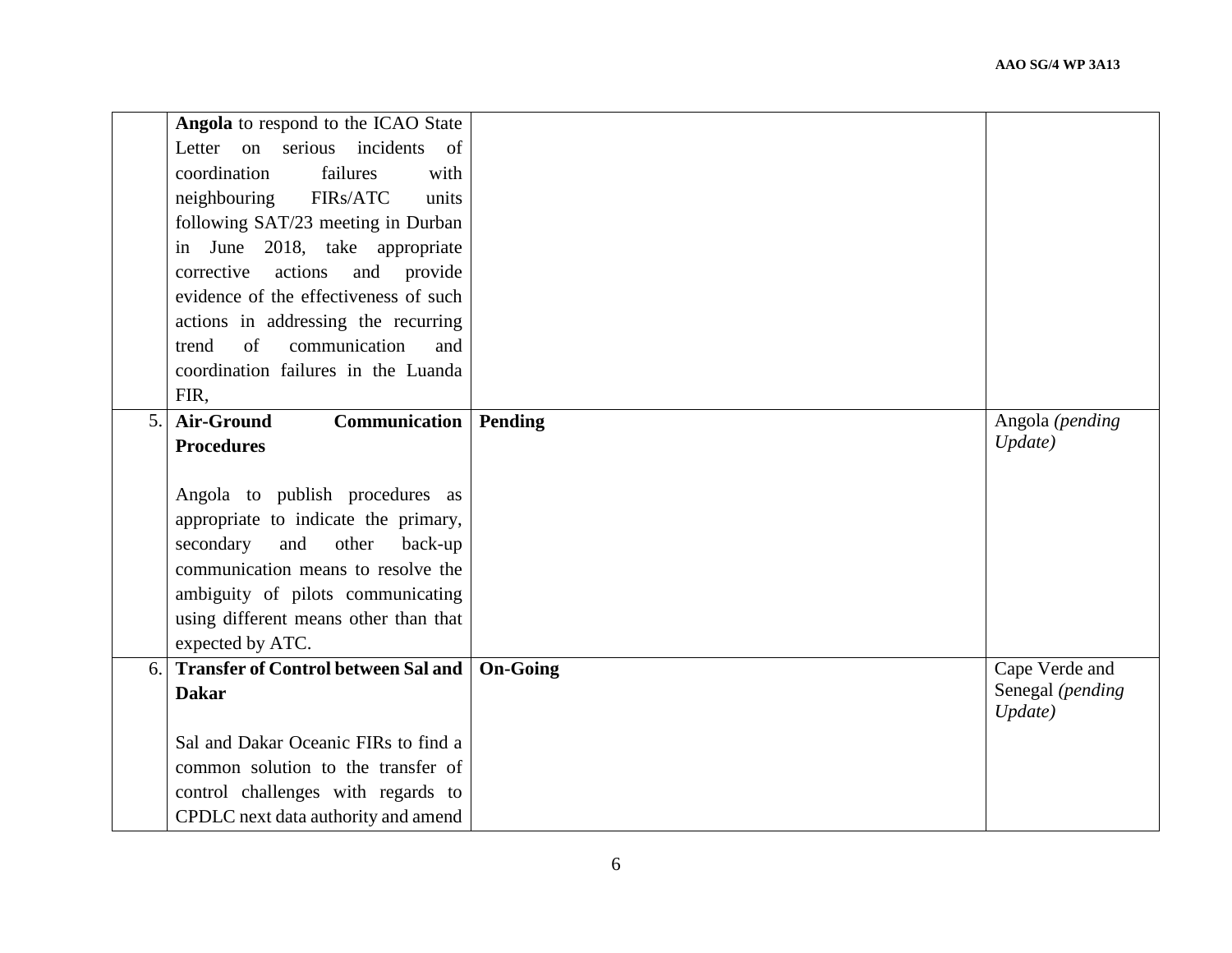|    | their ATC LoPs accordingly for<br>implementation.                                                                                                                                                                                                                                                                                                                                |                                                                                                                                                                                                                                                                                                                                    |                          |
|----|----------------------------------------------------------------------------------------------------------------------------------------------------------------------------------------------------------------------------------------------------------------------------------------------------------------------------------------------------------------------------------|------------------------------------------------------------------------------------------------------------------------------------------------------------------------------------------------------------------------------------------------------------------------------------------------------------------------------------|--------------------------|
| 7. | Mandating the use of Datalink (for<br>CPDLC)<br>ICAO to advise if the use of CPDLC<br>can be mandated for aircraft operating<br>in the high-seas.                                                                                                                                                                                                                                | <b>On-Going</b><br>Presented for Discussion at APIRG/22 and SAT/24                                                                                                                                                                                                                                                                 | ICAO (pending<br>Update) |
| 8. | <b>Technical Mission to</b><br><b>DRC/Kinshasa FIR Coordination</b><br><b>Meeting</b><br>TAG conducts a technical mission<br>(comprising of ICAO, IATA, ARMA<br>and Airline operators) to Kinshasa;<br>ICAO to facilitate the organization of<br>a Kinshasa FIR Coordination meeting<br>at a suitable date and ensure the<br>participation of adjacent<br>States/FIRs/ATC units. | Pending<br>due to the COVID-19 restrictions, travelling have been<br>deferred to later, dates to be determined.<br>DRC and neighbouring FIRs participated in the<br>interregional ATM coordination meeting held virtually on<br>28 June $-$ 2 July 2021 where some of the coordination<br>issues were discussed and LOAs reviewed. | <b>ICAO/ARMA/IATA</b>    |
| 9. | Addis Ababa FIR Coordination<br><b>Meeting</b><br>ICAO to facilitate the organization of<br>an Addis Ababa FIR Coordination<br>meeting at a suitable date and ensure                                                                                                                                                                                                             | <b>On-Going</b><br>Virtual Coordination Meeting held on $6th$ August 2020.<br>$\sim$                                                                                                                                                                                                                                               | <b>ICAO</b>              |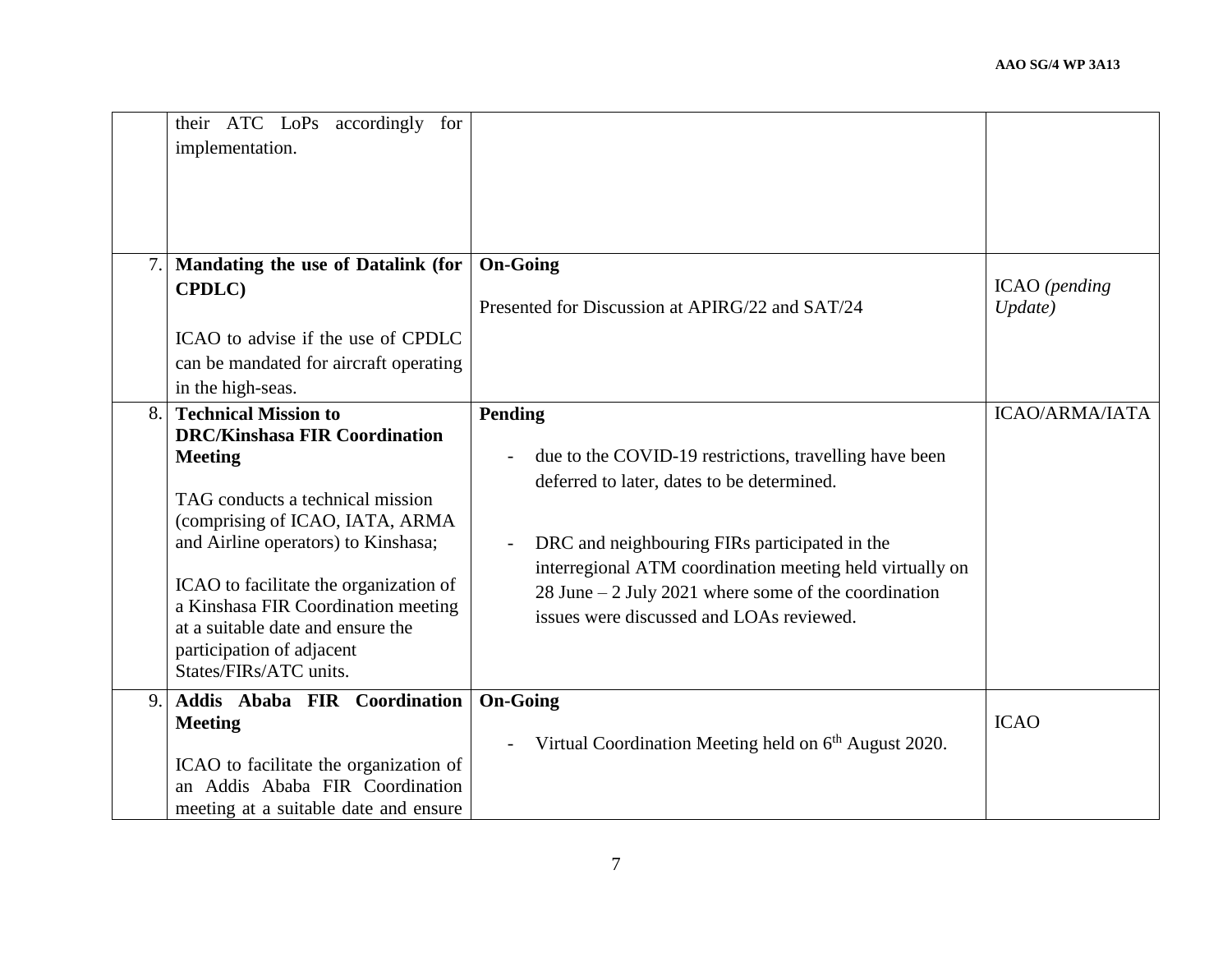|    | participation<br>of<br>adjacent<br>the<br>States/FIRs/ATC units.                                                                                                                                                                                                                                                                | Further CMs held in 2020 and 2021, however no<br>participation from Addis Ababa and Asmara FIR in any.<br>Djibouti also not represented.                                                                                                                                         |                     |
|----|---------------------------------------------------------------------------------------------------------------------------------------------------------------------------------------------------------------------------------------------------------------------------------------------------------------------------------|----------------------------------------------------------------------------------------------------------------------------------------------------------------------------------------------------------------------------------------------------------------------------------|---------------------|
| 10 | <b>Gaborone or Lusaka FIR</b><br><b>Coordination meeting</b><br>ICAO to facilitate the organization of<br>either Gaborone or Lusaka FIR<br>Coordination meeting at a suitable<br>date and ensure the participation of<br>adjacent States, FIRs and ATC units<br>to resolve the high numbers of<br><b>Coordination Failures.</b> | <b>On-Going</b><br>The Southern African FIRs, including Zambia and<br>$\overline{a}$<br>Botswana participated in the interregional ATM<br>coordination meeting held virtually on 28 June $-2$ July<br>2021 where some of the coordination issues discussed and<br>LOAs reviewed. | <b>ICAO</b>         |
|    | 11 ATC Units Capacity Assessment<br>States/ANSPs conduct ATC unit<br><b>Capacity Assessment including</b><br>required staffing levels and take<br>action to address shortages where<br>applicable.                                                                                                                              | <b>On-Going</b><br>ICAO addresses this with the states through the USOAP CMA<br>PQs and ROST missions                                                                                                                                                                            | States/ ANSPs       |
| 12 | implementation of Safety<br><b>Management Systems</b><br>States/ANSPs place more emphasis<br>on implementation of Safety<br>Management Systems and ensuring<br>application of appropriate Safety Nets<br>and promotion of Just Culture.                                                                                         | <b>On-Going</b><br>ICAO addresses this with states through the USOAP CMA PQs<br>and ROST missions                                                                                                                                                                                | <b>States/ANSPs</b> |
| 13 | <b>Training</b>                                                                                                                                                                                                                                                                                                                 | <b>On-Going</b>                                                                                                                                                                                                                                                                  | States/ANSPs        |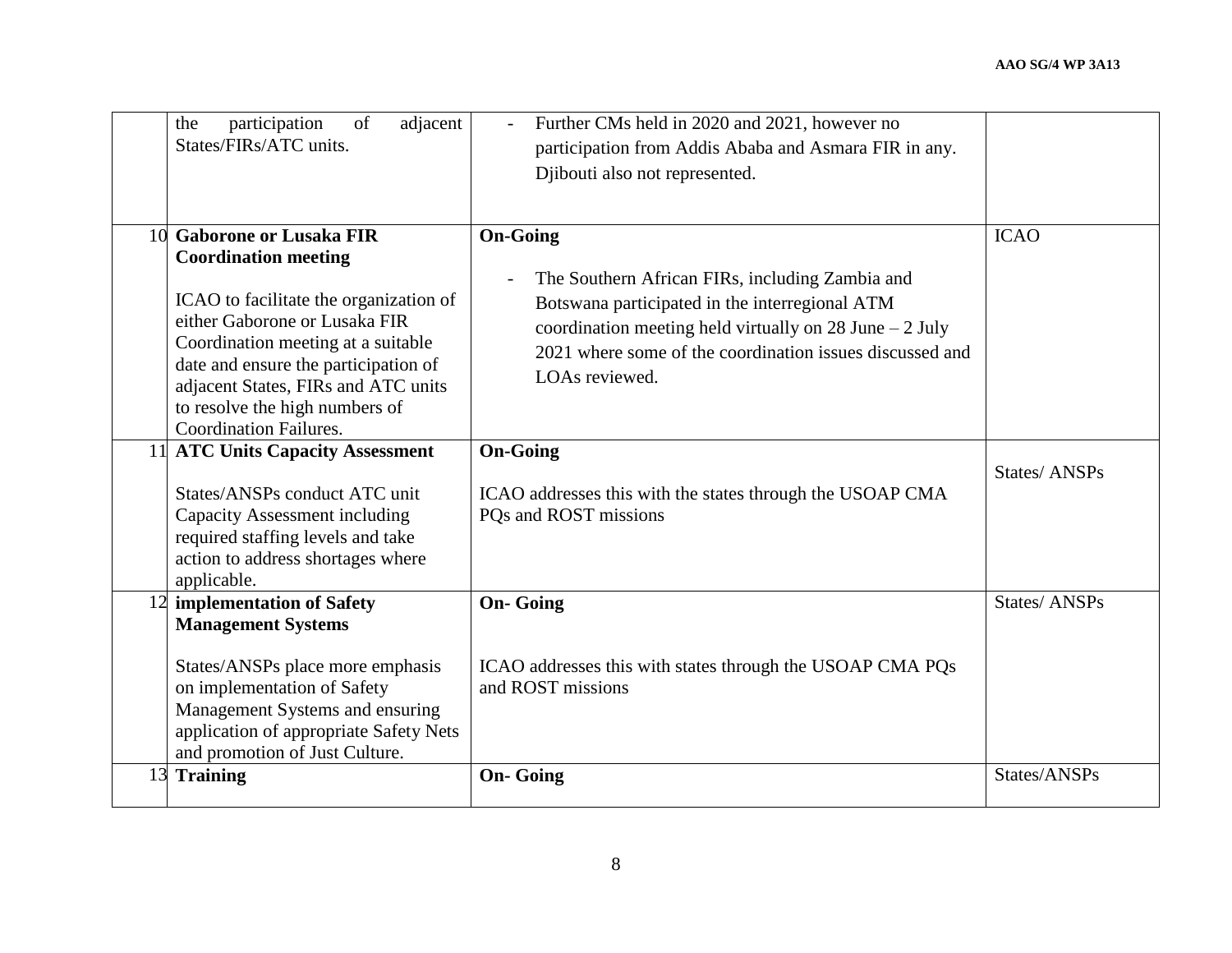|    | States/ANSPS give priority to ATC<br>refresher training including<br>contingency procedures, and provide<br>training for ATS supervisors to<br>enhance effective supervision.                                                                                                                                                                    | COVID-19 effects affected Training priorities especially where<br>physical class setups required.                                                                                                                                                                                                                                                                        |              |
|----|--------------------------------------------------------------------------------------------------------------------------------------------------------------------------------------------------------------------------------------------------------------------------------------------------------------------------------------------------|--------------------------------------------------------------------------------------------------------------------------------------------------------------------------------------------------------------------------------------------------------------------------------------------------------------------------------------------------------------------------|--------------|
|    | 14 Civil Military Cooperation                                                                                                                                                                                                                                                                                                                    | <b>On-Going</b>                                                                                                                                                                                                                                                                                                                                                          | States/ANSPs |
|    | States/ANSPs review existing ATM<br>operational procedures and ensure<br>implementation of Civil/Military<br>Cooperation to enhance safe and<br>efficient Functional Use Airspace for<br>all users;<br>Use Civil Military cooperation to<br>assist with airspace organization,<br>coordination and review of<br>procedures to improve safety and | ICAO addresses this with states through the USOAP CMA<br>PQs and ROST missions<br>ICAO organized an AFI Civil/Military Cooperation<br>workshop on 27-29 April 2021; 486 Participates from<br>ANSPs, CAAs, Military Agencies, MET organizations, Air<br>Operators and international organizations were provided<br>with training and understanding of the ICAO Doc. 10088 |              |
|    | efficiency of flight operations                                                                                                                                                                                                                                                                                                                  | used in support of the Civil/Military Cooperation in ATM.                                                                                                                                                                                                                                                                                                                |              |
|    |                                                                                                                                                                                                                                                                                                                                                  | AFI states urged to establish Civil/Military cooperation<br>committees, develop and implement an effective<br>Civil/Military Cooperation between April and 26 August<br>2021 and report to ICAO on the state action plan.                                                                                                                                                |              |
| 15 | <b>Change Management</b>                                                                                                                                                                                                                                                                                                                         | <b>On-Going</b>                                                                                                                                                                                                                                                                                                                                                          | States/ANSPs |
|    | Implementation<br>States/ANSPs ensure Implementation<br>of Change Management along with<br>airspace reorganization, new concepts                                                                                                                                                                                                                 | ICAO addresses this with states through the USOAP CMA PQs<br>and ROST missions                                                                                                                                                                                                                                                                                           |              |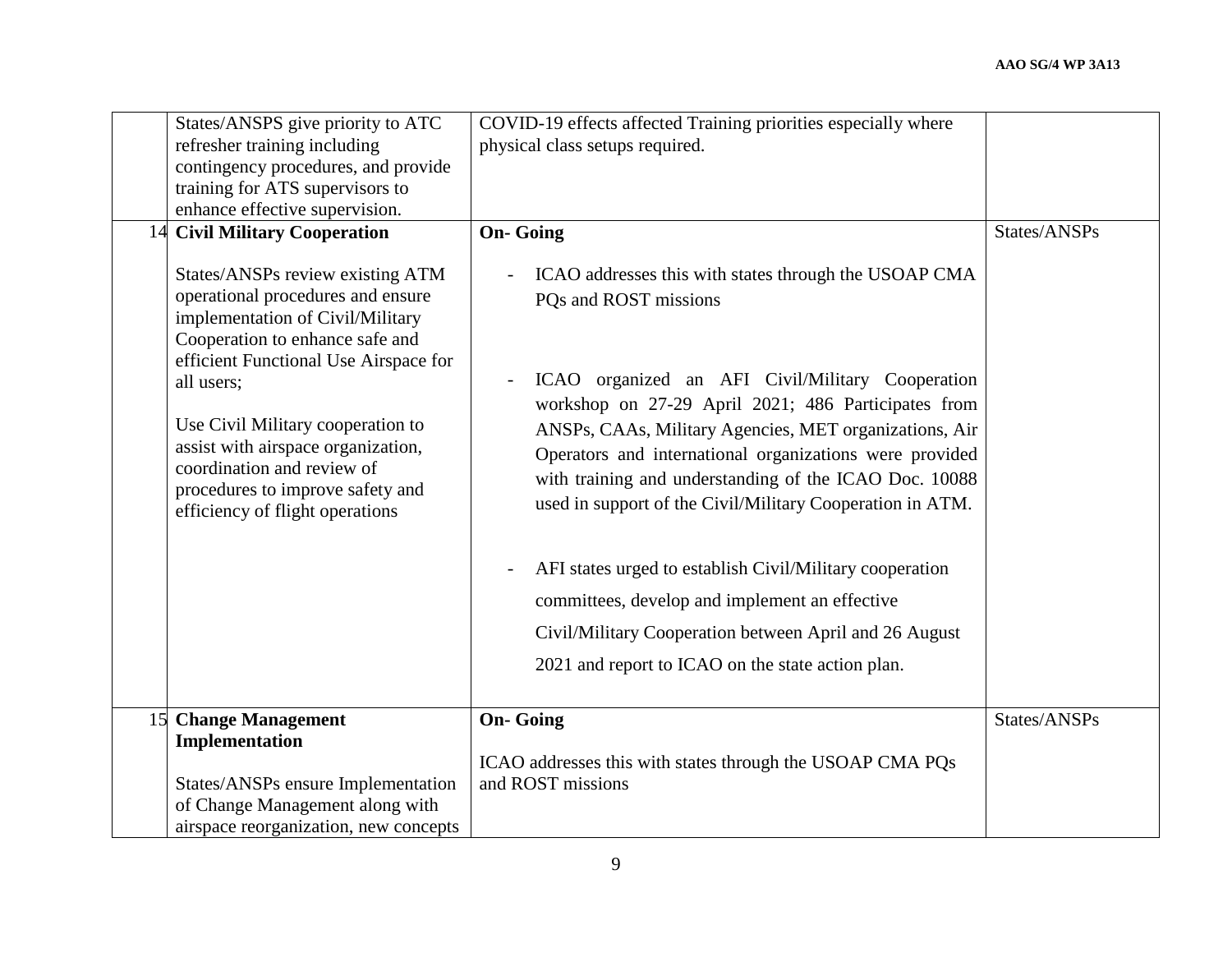|    | of operation and installation of new<br>equipment.                                                                                                                                                  |                                                                                                                                                                                                                        |                                       |
|----|-----------------------------------------------------------------------------------------------------------------------------------------------------------------------------------------------------|------------------------------------------------------------------------------------------------------------------------------------------------------------------------------------------------------------------------|---------------------------------------|
|    | <b>16 RPAS</b>                                                                                                                                                                                      | <b>On-Going</b>                                                                                                                                                                                                        | <b>States</b>                         |
|    | States establish and enforce<br>regulations on Remotely Piloted<br>Aircraft Systems (RPAS) to reduce<br>the risks posed by RPAS operations<br>in non-segregated airspace.                           | (Pending State reports)                                                                                                                                                                                                |                                       |
| 17 | <b>Primary and Secondary</b><br><b>Communication Means</b>                                                                                                                                          | <b>On-Going</b>                                                                                                                                                                                                        | States/ANSPs                          |
|    | States/ANSPs establish and publish<br>communication procedures in AIP in<br>airspaces where VHF, CPDLC, HF<br>and others air-ground communication<br>means are available for use by flight<br>crew. | (Pending State reports)                                                                                                                                                                                                |                                       |
|    | 18 Resolution of Air Navigation<br><b>Deficiencies</b>                                                                                                                                              | <b>On-Going</b>                                                                                                                                                                                                        | States/<br>ANSPs/IATA and<br>industry |
|    | States:<br>improve regulatory oversight of ANS<br>Providers;                                                                                                                                        | APIRG/22 recommended the review and relaunching of<br>the AANDD.                                                                                                                                                       |                                       |
|    | Nominate focal points and ensure<br>timely resolution of deficiencies<br>uploaded in the AANDD, and inform<br>ICAO to validate resolution of the<br>deficiencies;                                   | State Letters Ref: SL ES AN $1/6 - 0133$ and ES AN $1/6 -$<br>$\overline{a}$<br>0498 sent to nominate FPs to manage the database and<br>receive training; most states have nominated FP however a<br>few still pending |                                       |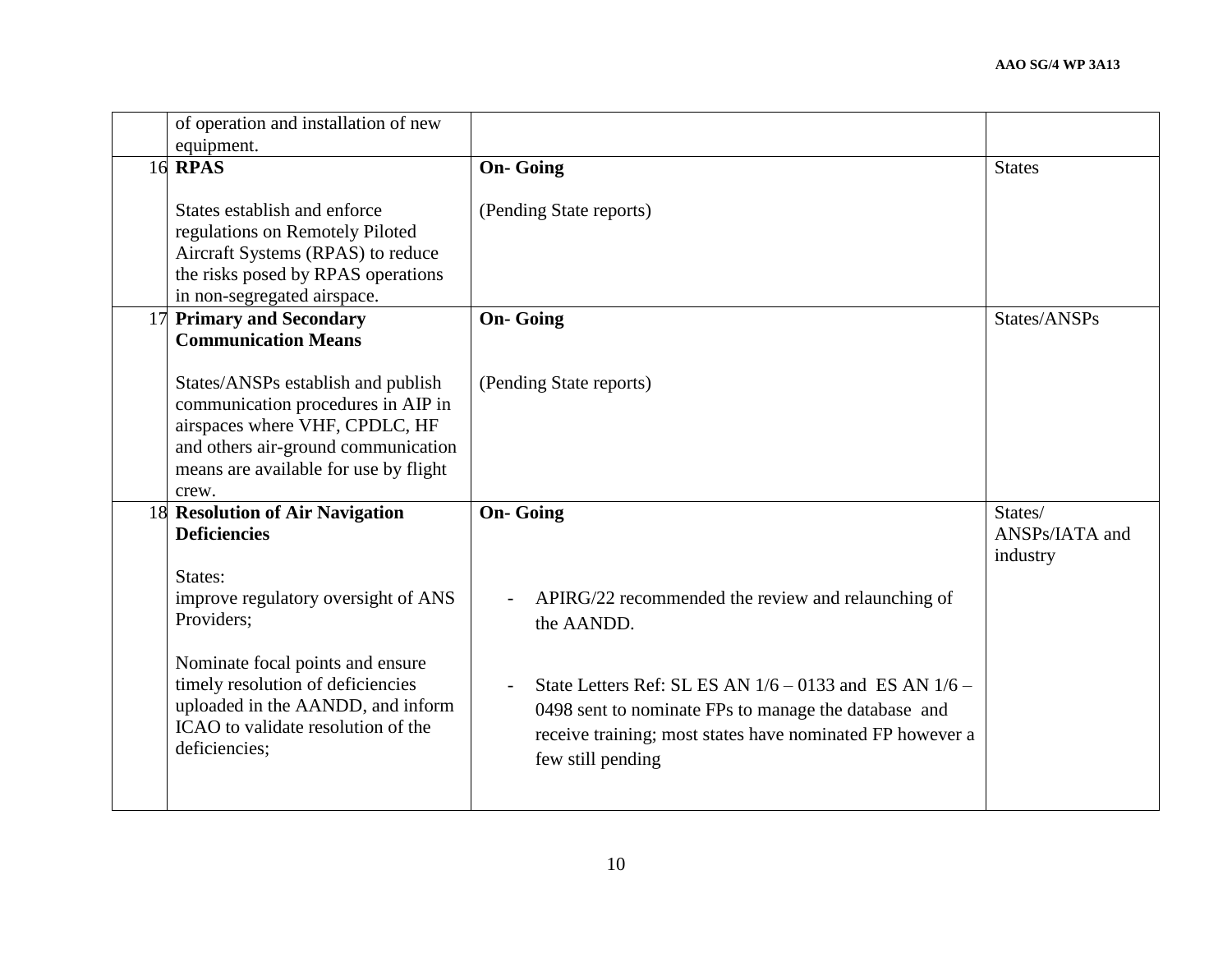| <b>ICAO</b> inform States of deficiencies<br>identified by AIAG through<br>individual State Letters;                                                                                                                                                                                                                                           | Workshop to train the FP carried out for ESAF states on<br>14 December 2020; training for WACAF states still<br>pending.                                                                                                                                                                                                                                                                        |                              |
|------------------------------------------------------------------------------------------------------------------------------------------------------------------------------------------------------------------------------------------------------------------------------------------------------------------------------------------------|-------------------------------------------------------------------------------------------------------------------------------------------------------------------------------------------------------------------------------------------------------------------------------------------------------------------------------------------------------------------------------------------------|------------------------------|
| ICAO upload deficiencies identified<br>by AIAG on the AFI Air Navigation<br>Deficiency Database (AANDD) and<br>urge International organizations<br>(IATA, IFALPA, IFATCA) to<br>monitor AANDD resolution of the<br>deficiencies;<br><b>IATA</b> inform States/ANSPs<br>deficiencies identified by AIAG<br>through its technical panel missions | ICAO is reviewing and updating the database; training to<br>$\overline{a}$<br>continue thereafter.<br>Due to the ongoing upgrade on the database, new<br>$\overline{a}$<br>deficiencies have not been uploaded, however a review on<br>the minimum reporting areas carried out and will be<br>available in the database once the work is completed.                                             |                              |
| <b>Update of outdated AIPs</b><br>19                                                                                                                                                                                                                                                                                                           | <b>On-Going</b>                                                                                                                                                                                                                                                                                                                                                                                 | <b>States</b>                |
| States with outdated AIP to take urgent<br>action to update them as appropriate.                                                                                                                                                                                                                                                               | ICAO/IATA Workshop held for the States on 23-27 Sept.<br>2019 to training the focal points of data source at state<br>level in the aim to address the outdated data in the AIPs<br>and NOTAMs.<br>ICAO launched the campaign on eliminating Old and very<br>$\overline{a}$<br>old NOTAM in April 2021. The AFI region held an<br>awareness workshop for AIM stakeholders on 22-24 June<br>2021. |                              |
| <b>Use of IFBP Procedure</b><br>20                                                                                                                                                                                                                                                                                                             | <b>On-Going</b>                                                                                                                                                                                                                                                                                                                                                                                 | Air Operators/<br>IATA/IFLPA |
| Flight crew are encouraged to use<br>IFBP in FIRs where requirement for<br>IFBP are still applicable;                                                                                                                                                                                                                                          |                                                                                                                                                                                                                                                                                                                                                                                                 |                              |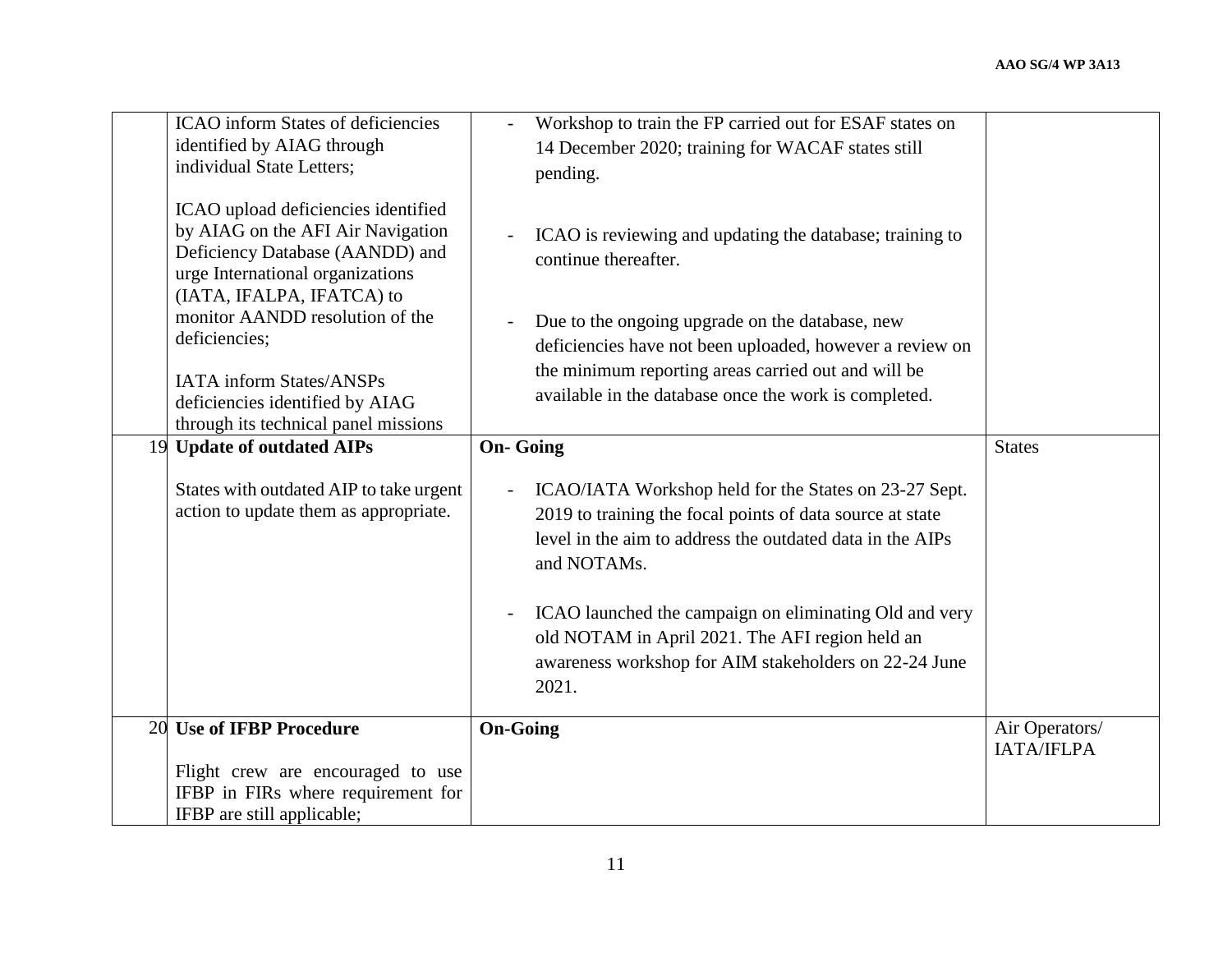|    | Flight crew should comply with<br>procedures calling for establishing<br>contact 10 minutes call prior to<br>entering a new FIR;<br>Aircrew to be encouraged to submit<br>detailed reports;<br>Publish Special Emphasis Bulletin on<br>IFBP for pilot and ATC Situation<br>Awareness and understanding that<br>ATS is advisory only; |                                                                                               |                              |
|----|--------------------------------------------------------------------------------------------------------------------------------------------------------------------------------------------------------------------------------------------------------------------------------------------------------------------------------------|-----------------------------------------------------------------------------------------------|------------------------------|
| 21 | Air Safety Reports/ Filing of UCRs                                                                                                                                                                                                                                                                                                   | <b>On-Going</b>                                                                               | Air Operators/<br>ANSPs/IATA |
|    | Airline operators are urged to file and<br>submit Air Safety Reports;<br>IATA to submit de-identified reports<br>of UCRs to AIAG members prior to<br>AIAG meetings to allow better<br>preparations.                                                                                                                                  | Few reports received in 2020<br>AIAG/18 held virtually on                                     |                              |
| 22 | <b>ADS-C/CPDLC</b>                                                                                                                                                                                                                                                                                                                   | <b>On-Going</b>                                                                               | Air Operators                |
|    | Airline operators are encouraged to<br>equip and operate ADS-C/CPDLC                                                                                                                                                                                                                                                                 | TAG/12 report indicate that this remains a challenge in Datalink<br>airspace over AFI region. |                              |
|    | 23 UCRs involving Sanaa and Asmara                                                                                                                                                                                                                                                                                                   | <b>On-Going</b>                                                                               | <b>ARMA/ICAO</b>             |
|    | <b>FIRs</b>                                                                                                                                                                                                                                                                                                                          |                                                                                               |                              |
|    | ARMA is requested to compile the<br>details of incidents of coordination                                                                                                                                                                                                                                                             |                                                                                               |                              |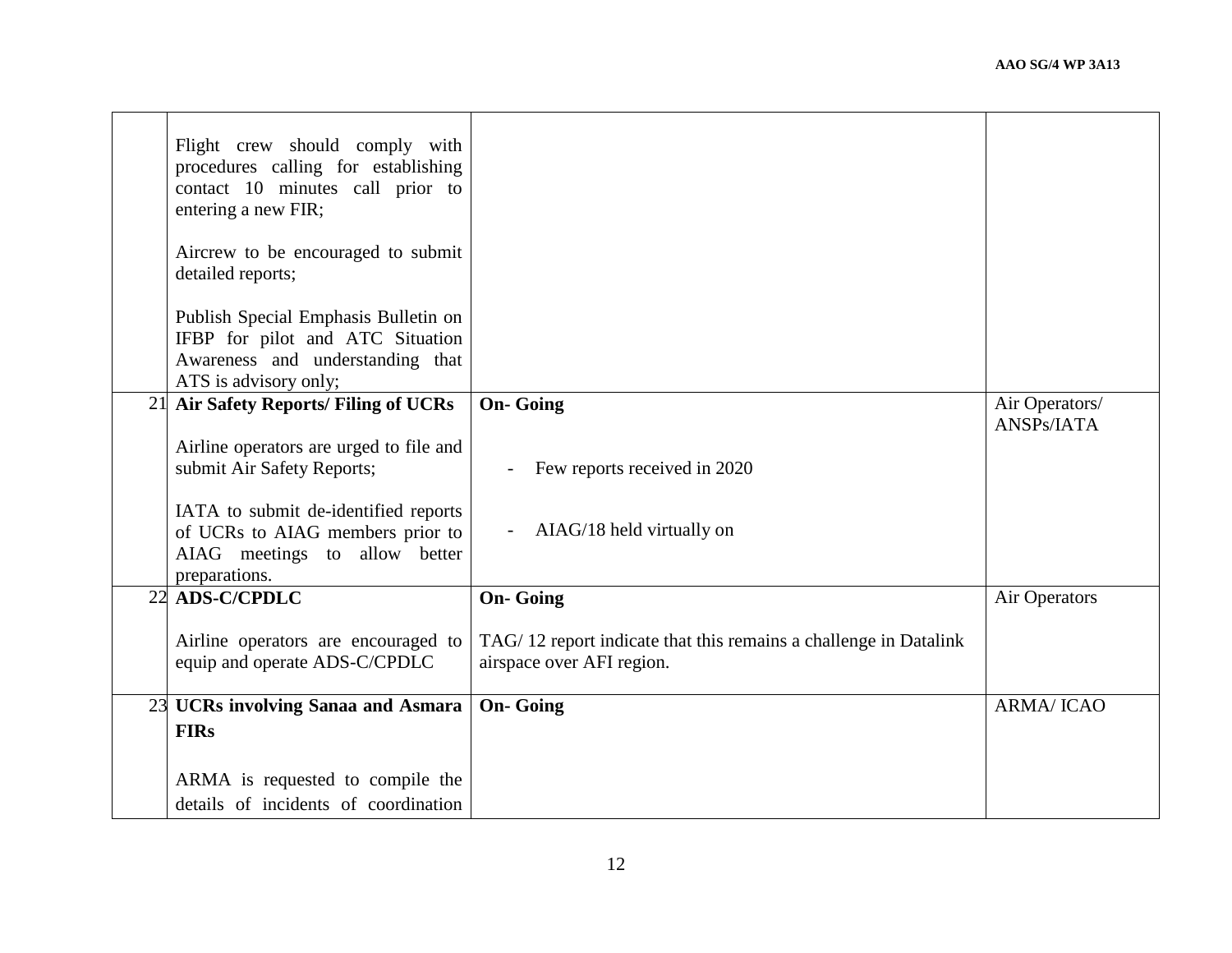|    | failures and LHDs and submit to the<br>ICAO ESAF Regional Office for<br>coordination and onward transmission<br>to the ICAO MID Office to address the<br>unsatisfactory condition<br>reports<br>involving Sanaa and Asmara FIRs.                                                                                                                                    | Meeting involving the ICAO ESAF and MID ROs with Sanaa,<br>Asmara, Mogadishu and Addis Ababa FIRs held on 6 <sup>th</sup> August<br>2020; however Asmara FIR not represented. |                     |
|----|---------------------------------------------------------------------------------------------------------------------------------------------------------------------------------------------------------------------------------------------------------------------------------------------------------------------------------------------------------------------|-------------------------------------------------------------------------------------------------------------------------------------------------------------------------------|---------------------|
| 24 | Human<br><b>Factors</b><br><b>Action</b><br>and                                                                                                                                                                                                                                                                                                                     | <b>On-Going</b>                                                                                                                                                               | <b>States/ANSPs</b> |
|    | <b>Coordination Failures</b><br>States/ANSPs which recorded high<br>numbers of coordination failures be<br>urged to investigate and identify<br>Human Factors causes which lead to<br>coordination failures,<br>and<br>take<br>appropriate steps to address them,<br>including awareness programmes to<br>mitigate human error induced by<br>coordination failures. | ICAO addresses this with states through the USOAP CMA<br><b>Activities and ROST missions</b>                                                                                  |                     |
|    | 25 Large Height Deviation/Reduction                                                                                                                                                                                                                                                                                                                                 | <b>On-Going</b>                                                                                                                                                               | State/ANSPs         |
|    | in Vertical Risk<br>States/ANSPs be urged to report all<br>vertical events involving large height<br>deviations and take the necessary<br>corrective action to reduce the total<br>vertical risk further down to below the<br>total vertical Target Level of Safety.                                                                                                | Discussed at APIRG/22; recommendation forwarded to<br>states.<br>Concerned States also contacted directly by ARMA<br>$\blacksquare$                                           |                     |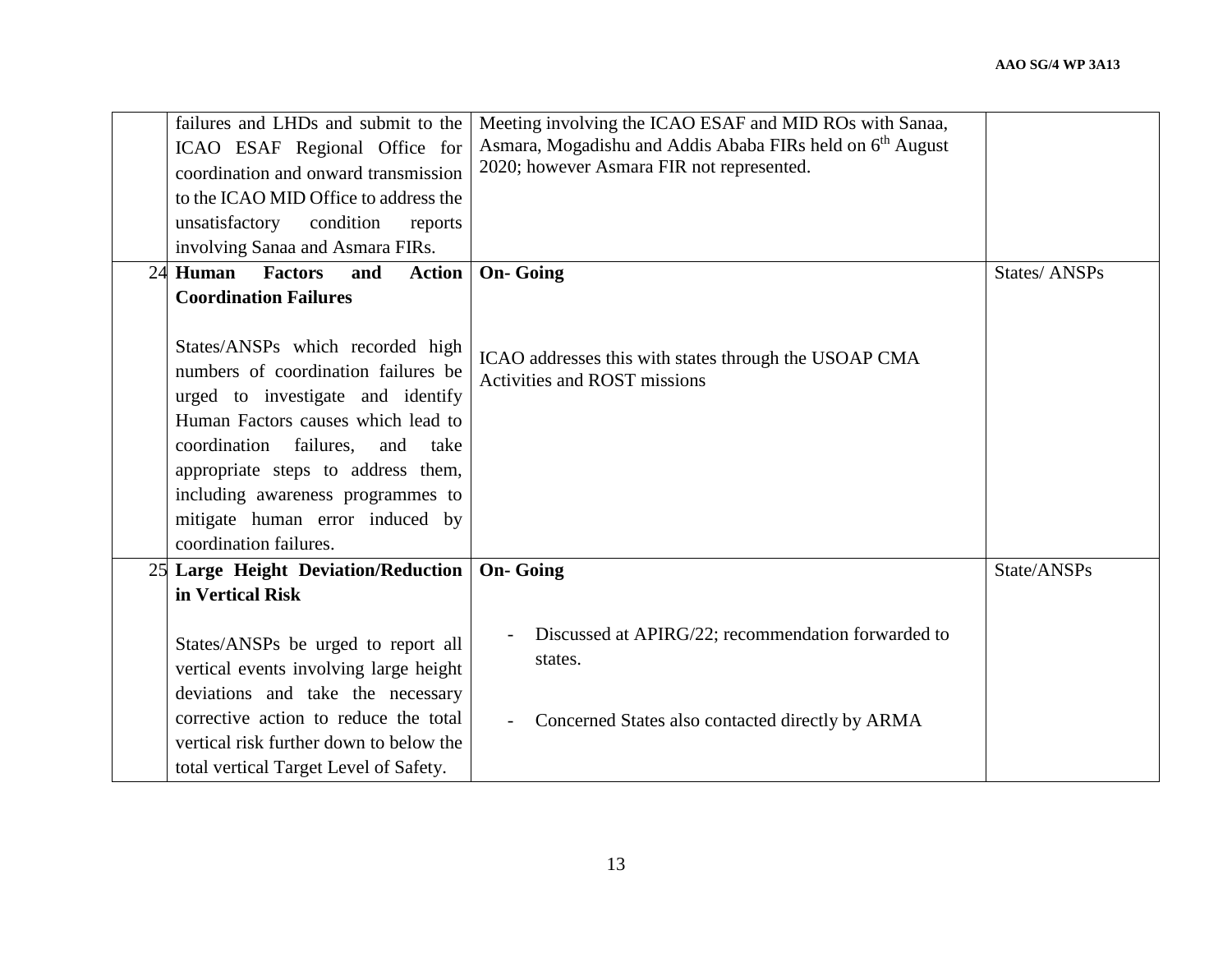|                                                                                                                                                                                                                                                                                                                                       | The LHD in the Horn of Africa addressed at the group<br>discussions during the interregional ATM CM held on 28<br>June- 2 July 2021.                                                                                                                                                                                                                                                                                                                                                                                                                                                                     |              |
|---------------------------------------------------------------------------------------------------------------------------------------------------------------------------------------------------------------------------------------------------------------------------------------------------------------------------------------|----------------------------------------------------------------------------------------------------------------------------------------------------------------------------------------------------------------------------------------------------------------------------------------------------------------------------------------------------------------------------------------------------------------------------------------------------------------------------------------------------------------------------------------------------------------------------------------------------------|--------------|
| 26 Submission of RVSM Data for<br><b>CRA/13</b><br>States/FIRs which have not yet done<br>so are urged to submit all the RVSM<br>data from 2018 to 2019 as soon as<br>practically possible to be included in<br>the next Collision Risk Assessment<br>CRA 13, and establish a mechanism<br>for submission of monthly data to<br>ARMA. | Completed.<br>Only 50% of states provided required data; as a result, the<br>CRA/13 figures climbed from 58.6 x10-9 for CRA/12 to<br>75.4 x 10-9.<br>ARMA held an awareness workshop for state FPs on 20<br>November 2020.<br>Great improvement noted for the data collection forming<br>CRA 14. Only 17 out of 27 FIRs submitted data, which<br>reduced the total Risk to $10.9 \times 10^{-9}$ . However, there<br>remains concern that not all States provide data; AFI states<br>are urged to ensure monthly submission is enhanced.<br>Data collection for CRA 15 was completed by 15 June<br>2021. | States/ANSPs |
| 27 SLOP<br>AFI<br><b>States</b><br>encouraged<br>are<br>to<br>implement Strategic Lateral Offset<br>Operations (SLOP);                                                                                                                                                                                                                | <b>On-Going</b><br>Discussed at APIRG/22 and 23; implementation stands at<br>$\overline{\phantom{a}}$<br>74% with 20 FIRs implemented. There was improved                                                                                                                                                                                                                                                                                                                                                                                                                                                |              |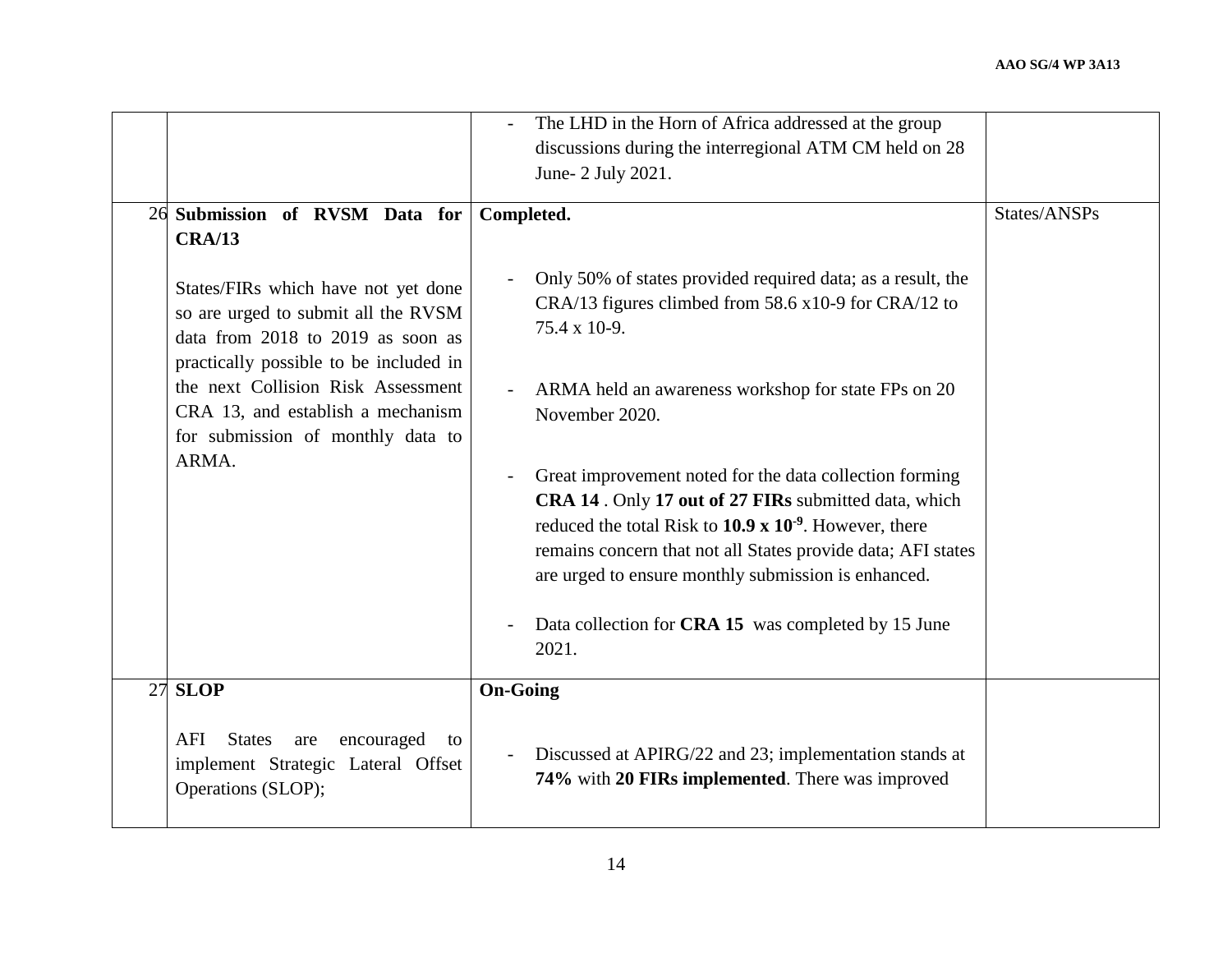|    | ARMA and ICAO should provide<br>more education of SLOP to provide<br>clarification<br><b>ICAO</b><br>better<br>on<br>provisions, applications, processes,<br>benefits and delineation of roles and<br>responsibilities of States, ANSPs and<br>airspace users.                                                                           | level of implementation noted especially in the WACAF<br>region. 7 FIRs still pending implementation.<br>Awareness training on SLOP on going.                                                                                                                                                                                                                 |                                       |
|----|------------------------------------------------------------------------------------------------------------------------------------------------------------------------------------------------------------------------------------------------------------------------------------------------------------------------------------------|---------------------------------------------------------------------------------------------------------------------------------------------------------------------------------------------------------------------------------------------------------------------------------------------------------------------------------------------------------------|---------------------------------------|
|    | 28 Review of the AFI route network<br>Secretariat<br>coordinate<br>with<br>to<br>States/ANSPs and Airspace Users to<br>facilitate a review of the AFI route<br>network;                                                                                                                                                                  | Ongoing<br>Route Lab held on 16-20 December 2019 in Accra.<br>followed by virtually meeting on 28 April 2020. Also<br>reviewed during the ATM CM in Jun/July 2021.<br>Improved implementation noted in 2020/2021; nineteen<br>(19) AFI States have published new ATS routes, and<br>twenty seven (27) AFI States published flight plannable<br>direct (DCTs). |                                       |
| 29 | <b>Training of RVSM NPMs or Focal</b><br><b>Points</b><br>States be requested to confirm/update<br>the contact details of RVSM National<br>Programme Managers or Focal Points;<br><b>ICAO</b> and ARMA to conduct seminars<br>State<br>agencies and RVSM<br>for<br>NPM/Focal Points to inform and/or<br>update them on RVSM requirements | <b>Completed</b><br>ARMA provided an awareness workshop for FP on 20 November<br>2020.<br>State nomination of FP on going                                                                                                                                                                                                                                     | ARMA/<br><b>ICAO</b><br><b>States</b> |